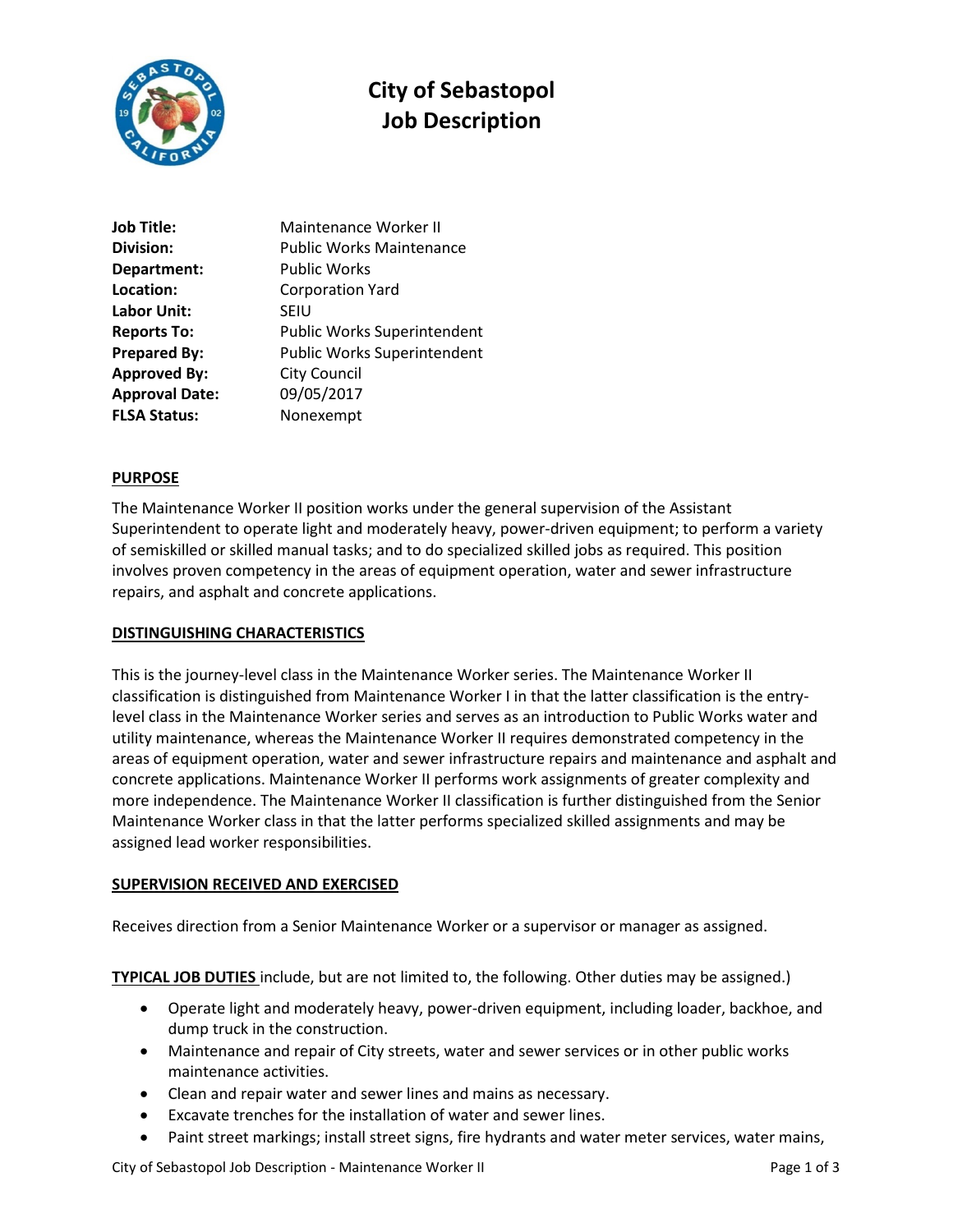valves and hydrant laterals.

- Perform minor plumbing and electrical repair and installation work as necessary.
- Maintain and repair City public buildings.
- Perform asphalt and concrete repairs, litter abatement and vegetation removal.
- Operate power tools as necessary to assist in the above tasks.
- Respond to emergency after hour calls.
- Participate in the required standby coverage rotation. \*
- Perform other maintenance and repair duties as assigned.

\*The Maintenance Worker II position is included in the required standby coverage rotation and must be available to respond to call outs for service within 30 minutes while on standby duty.

## **QUALIFICATIONS**

To perform this job successfully, an individual must be able to learn and complete each essential duty satisfactorily. The requirements listed below are representative of the knowledge, skill, and/or ability required. Reasonable accommodations may be made to enable individuals with disabilities to perform the essential functions.

## **EDUCATION AND/OR EXPERIENCE**

Possession of a High School diploma or equivalency such as a general education degree (GED) or High School Equivalency certificate; or one to two years' related experience and/or training; or an equivalent combination of education and experience.

## **LANGUAGE SKILLS**

Ability to read and interpret documents, such as safety rules, operating and maintenance instructions, and procedure manuals. Ability to write routine reports and correspondence. Ability to effectively present information in group situations to customers, clients, and other employees of an organization.

#### **MATHEMATICAL SKILLS**

Ability to add, subtract, multiply, and divide in all units of measure, using whole numbers, common fractions, and decimals. Ability to compute rate, ratio, volume, and percent.

#### **REASONING ABILITY**

Ability to apply common sense understanding to carry out instructions furnished in written, oral, or diagram form. Ability to deal with problems involving several concrete variables in standardized situations.

#### **CERTIFICATES, LICENSES, REGISTRATIONS**

- Possession of a valid Class C California Driver's License.
- Possession of a Grade 1 Wastewater Collection System Maintenance certification within two years of appointment.
- Possession of a Grade 1 Water Distribution Operator certification is highly desirable but not required.
- Completion of Storm Water Best Management Practice Municipal course is highly desirable but not required.

#### **OTHER QUALIFICATIONS**

Establish and maintain cooperative working relationships with those contacted in the course of